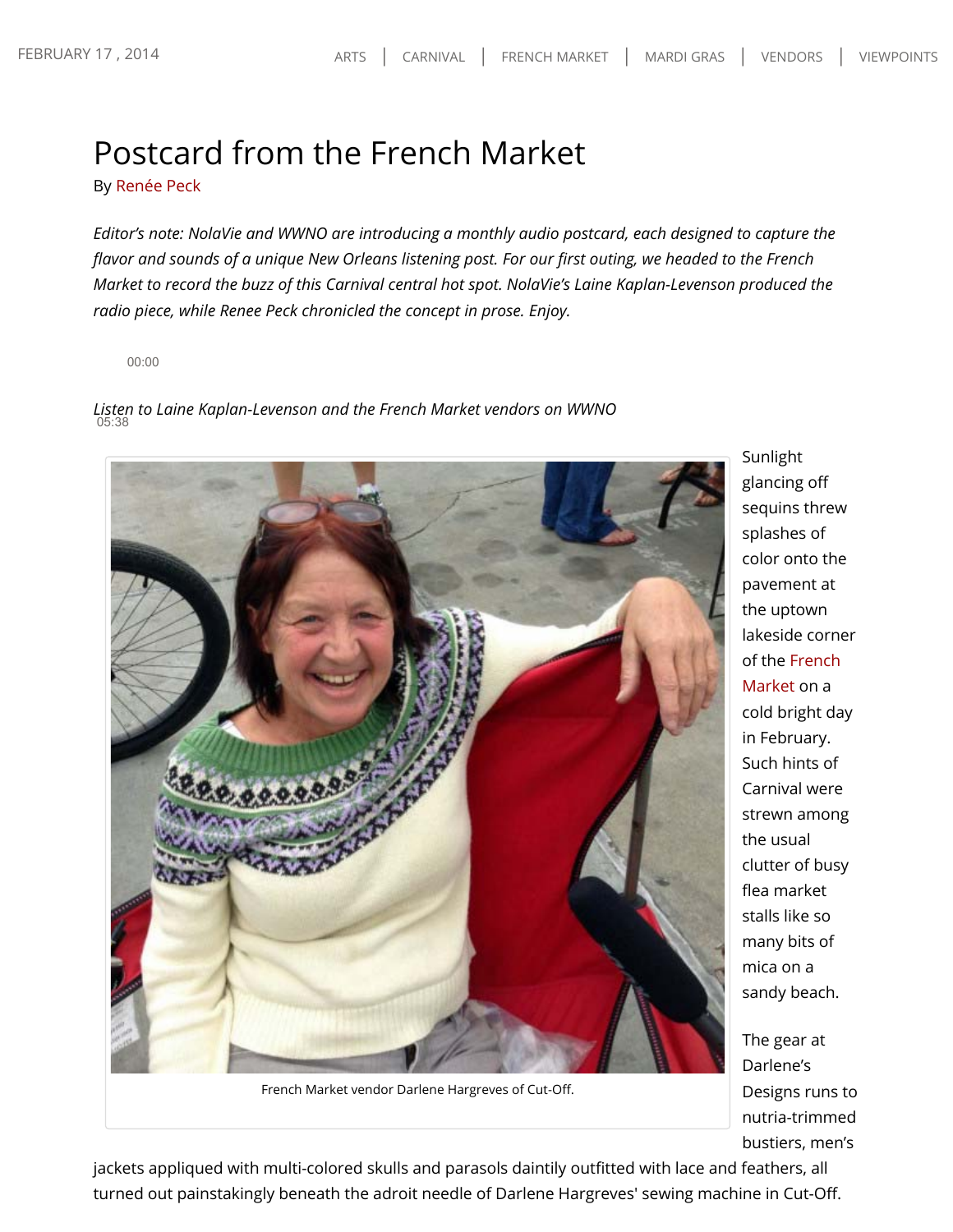"My grandmother sold sewing machines," Darlene says, "so I had to learn to sew."

These days, Darlene hits the French Market on weekends ("I have a home to attend to and food to cook during the week"), where bustier clients tend to be young women and other clients hail from near (Lafayette) and far (California).

By Mardi Gras weekend, says Darlene, she'll have her costumes out. Tutus and Carnival-colored umbrellas and jester pants edged in satin. Meanwhile, she's showcasing her nutria couture; she gets the pelts from a third-generation nutria farmer in Galliano.

Sales, says the three-year veteran of the French Market, have been slow. Holidays – Halloween, Mardi Gras, French Quarter Fest – bring better crowds. "I'm here seven hours straight, but I like it."

Under the main roof nearby, two men from Kuwait are trying on masks. The annual Mask Market won't start for a few weeks, but here masks are year-round best sellers. This booth will average \$400 in mask sales today; big ones run \$20, plaster versions \$10, while smaller feather eye masks are three for \$10.

A pheasant feather concoction goes into the Kuwait businessman's shopping bag – a take-home gift for his kids, perfect for parties back home.

For now, shoppers are passing on the preserved alligator heads, allegedly the real thing from an alligator farm in Mississippi. Not to worry, says the shopkeeper. "Tourists are crazy; they buy everything."

Maryland residents Sherrie Brown and Darlene Henry, in town for a half-marathon the next day, sip frozen daiquiris in the aisle. They, too, are shopping for trinkets to take to the kids. They love New Orleans.

"This is such a celebratory city," says Darlene. "It's very Bohemian. And I love the sense of community here."

"It's hard to explain New Orleans," agrees Sherrie. "You have to experience it rather than talk about it."

Midway through the market, at Spot 118, Mable Howard holds court. It's a select location, protected from inclement weather on one side by a market wall and open to the strolling crowds on the other. Mable gets preferred placement as the number two seller in seniority at the French Market: She's been a vendor here for 37 years.

"I started outside, and then moved in," she says. "Now I'm No. 2 on the list, so when I rent I can get my choice of spot." Vendors have to sell a minimum of six days each month to keep their tenure. Numbers 1 and 3 both sell t-shirts, she tells us.

The market has changed exponentially in her three decades there.

"Everything has gone up, rent, license fees," she says. Nowadays, much of the merchandise is from China. But tourists, Mable finds, "like handmade things." These days she does a brisk business with conventioneers and cruisers.

Farther down the aisle, a Tarot card reader stays busy. She wears a No. 30 Saints jersey. Everywhere, goods are piled high on tables, and pinned to temporary walls. Most are bulk goods – t-shirts, baseball